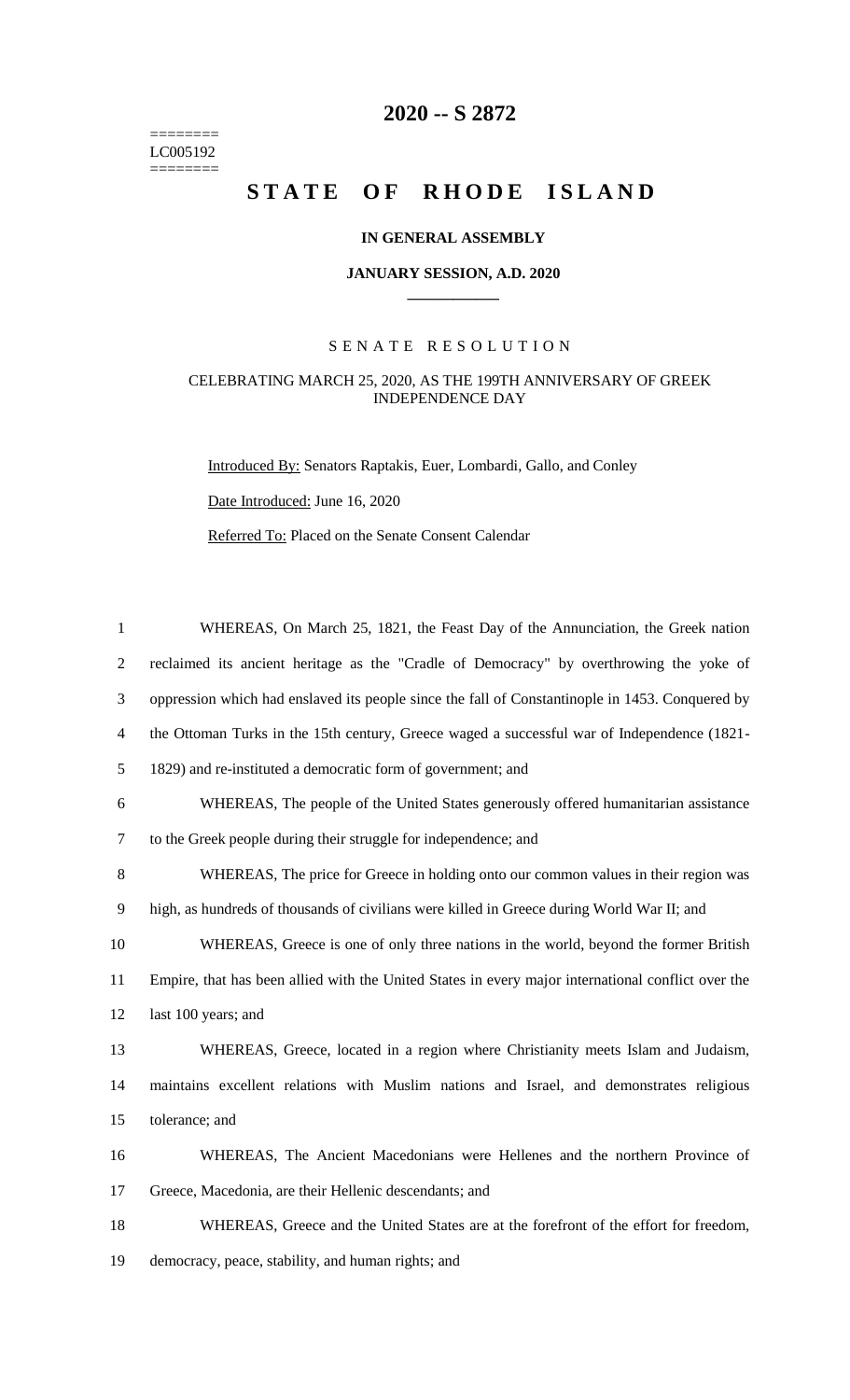WHEREAS, Over the past few years, the United States has significantly increased its engagement with Greece in the maritime sector. In partnership with the Greek shipping fleet, the United States is helping Greece and all of Southeast Europe ensure energy independence; and

 WHEREAS, March 25, 2020, Greek Independence Day, marks the 199th Anniversary of the beginning of the revolution that freed the Greek people from the Ottoman Empire and celebrates the aspirations for democracy and tolerance that the people of Greece and the United States share; and

 WHEREAS, United States Secretary of State Mike Pompeo visited Greece on October 4, 2019, where he met with Greek leaders and together they signed the Mutual Defense Cooperation Agreement (MDCA); and

 WHEREAS, In January of 2020, Greek Prime Minister Kyriakos Mitsotakis visited the United States and met with President Donald J. Trump, Vice President Michael Pence, Secretary of State Mike Pompeo, and Congressional Leaders to enhance bilateral cooperation and discuss issues related to trade, energy and mutual security; and

 WHEREAS, Turkey has continued to destabilize the Aegean Sea and the Eastern Mediterranean Sea region. As a result, Greece, Israel and Cyprus have formed a trilateral cooperation agreement against the aggressive regional policies of Turkey. Each country's strong relationship with the United States, as well as the prospect of an Eastern Mediterranean pipeline enabling safe transmission of gas to Western Europe are critical to security and energy stability. Passage of the Eastern Mediterranean Security and Energy Partnership Act of 2019 will facilitate energy and security cooperation between the United States, Greece, Cyprus and Israel; and

 WHEREAS, It is proper and desirable for the United States to celebrate this Anniversary with the Greek people and to reaffirm the democratic principles from which these two great nations were born; now, therefore be it

 RESOLVED, That this Senate of the State of Rhode Island and Providence Plantations hereby celebrates March 25, 2020, as the 199th Anniversary of Greek Independence, reaffirms Rhode Island's abiding commitment to the magnificent principles of democracy and religious freedom, and urges Turkey to respect the rights and religious freedoms of the Ecumenical Patriarchate; and be it further

 RESOLVED, That the Secretary of State be and hereby is authorized and directed to transmit duly certified copies of this resolution to the Annunciation Greek Orthodox Church of Cranston, the Assumption Greek Orthodox Church of Pawtucket, the St. Spyridon Greek Orthodox Church of Newport, members of the Rhode Island Congressional Delegation, the Honorable Stratos Efthymiou, Consul General of the Hellenic Republic in Boston, and